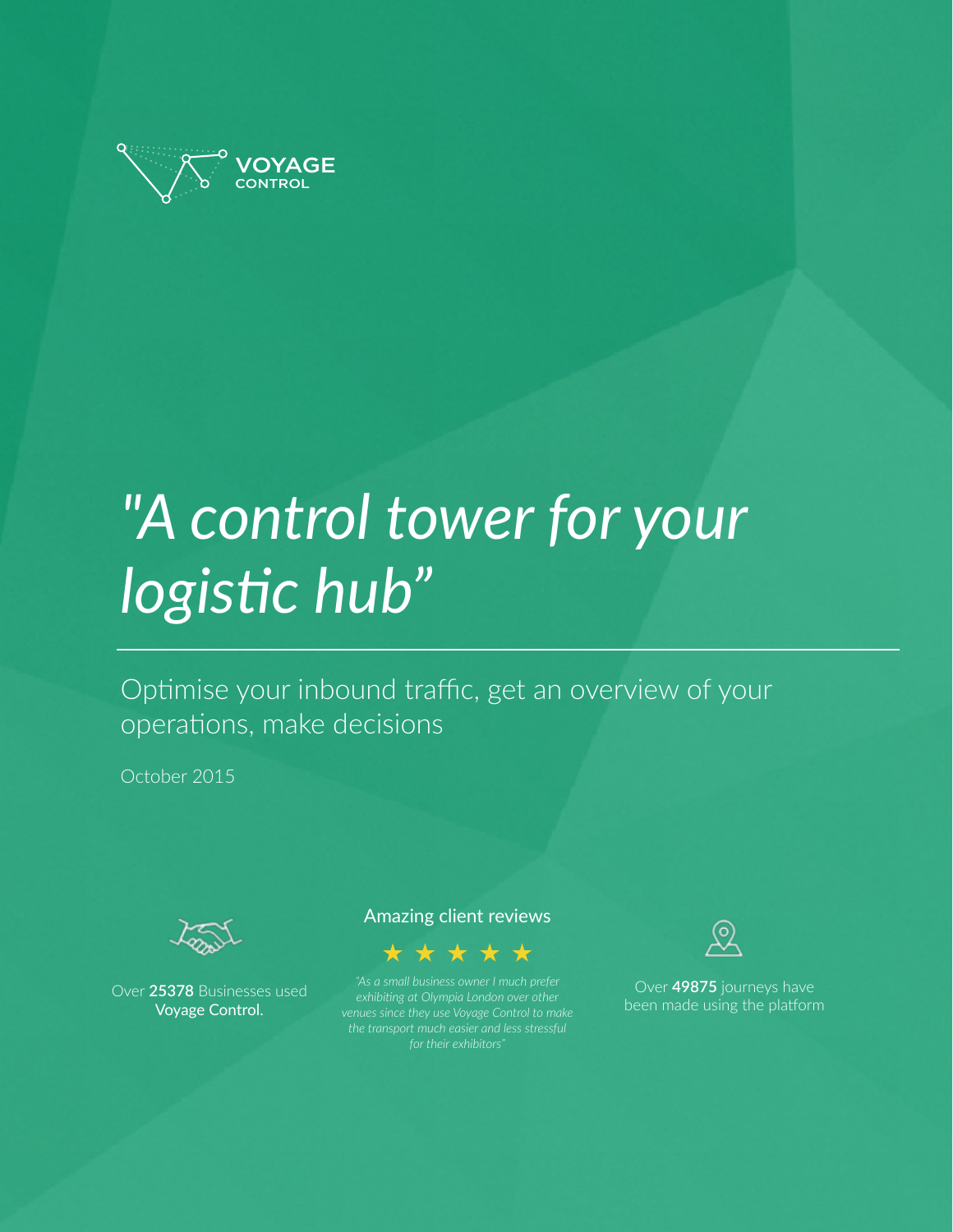## What is Voyage Control? Intelligent freight scheduling

Voyage Control is a SaaS company dedicated to solving global freight and logistic inefficiencies. There are multiple challenges in today's logistics environment - it's our mission to provide a simple, cloud based management solution that opens up communication channels and provides greater insight for our clients. At its core, Voyage Control acts as an airtraffic control system, scheduling traffic into busy transport hubs to seamlessly improve the flow of information between a hub and logistics provider.

Logistics hubs often suffer from fragmented operational processes resulting in costly, time consuming inefficiencies. On average distribution/logistics costs represent up to 10% of business revenue. Voyage Control provides the tools to effectively manage and ultimately reduce these inefficiencies.



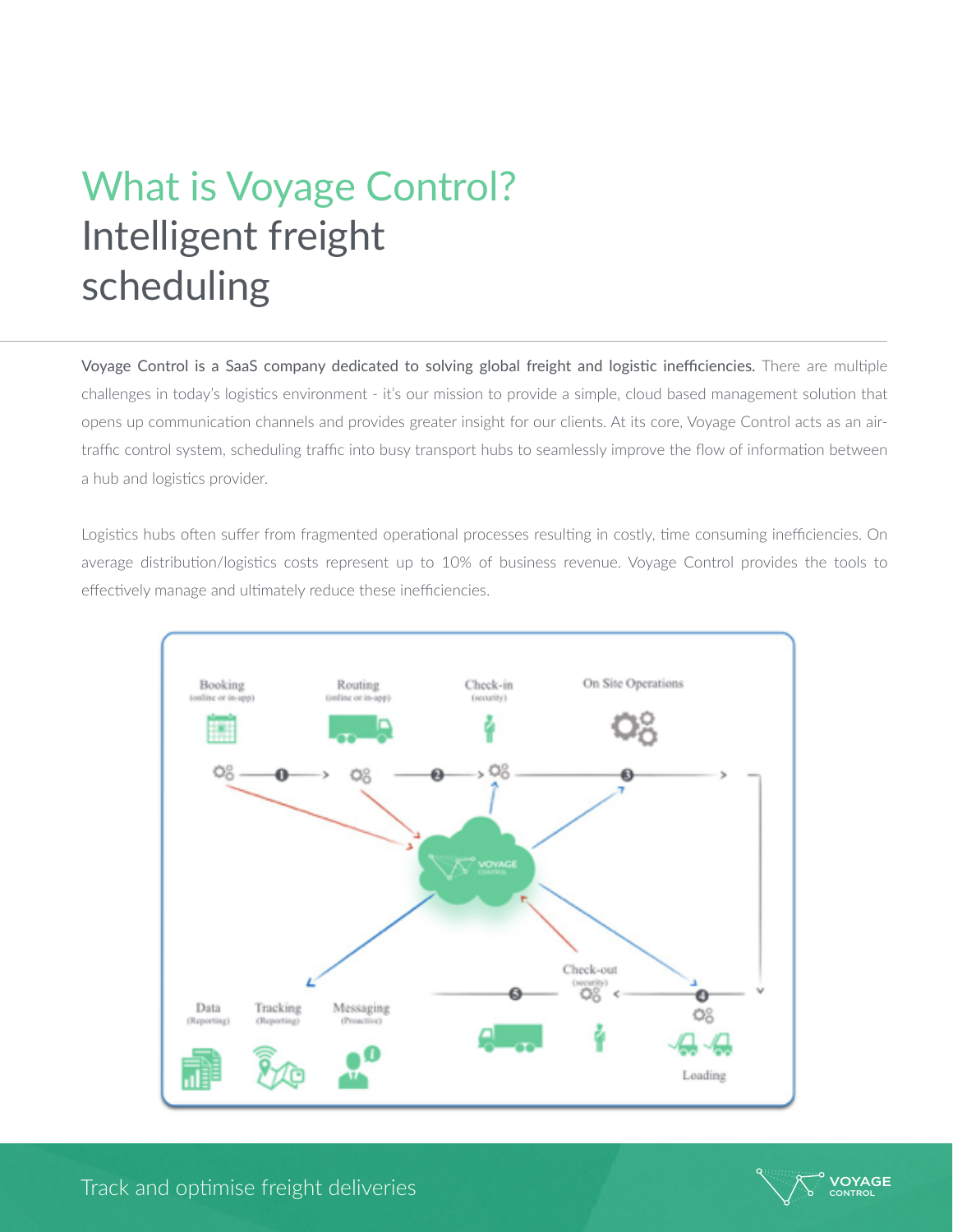### What makes Voyage Control Stand out from the competition? Feature rich



A dynamic scheduling platform based on complex backend algorithms and customer specified rules.

#### **Mobile**

Mobile apps to improve efficiency for you and your suppliers.

#### **Cloud based**

Everything is up there. It's live, no hassle, no effort required - we do it all for you.

#### **Environmental**

Reduce a hub's indirect harmful emissions, noise pollution and congestion, by streamlining traffic flows.

### **User Friendly**

(; )

Seamless installation, no hardware required, easy to use.

### O,

#### **Tracking**

Live vehicle tracking enabling proactive decision making.



#### **Customer Service**

At our forefront is top quality customer service for both you and your clients.



#### **Communication**

Opens up vertical communication channels between hubs and suppliers facilitating proactive site management.



#### **Customisable**

We customise our platform to meet the requirements of individual hubs.



#### **Data**

Collect and present analytical KPI's, allowing hubs to improve neighbourhood relationships and facilitates strategic decision making.